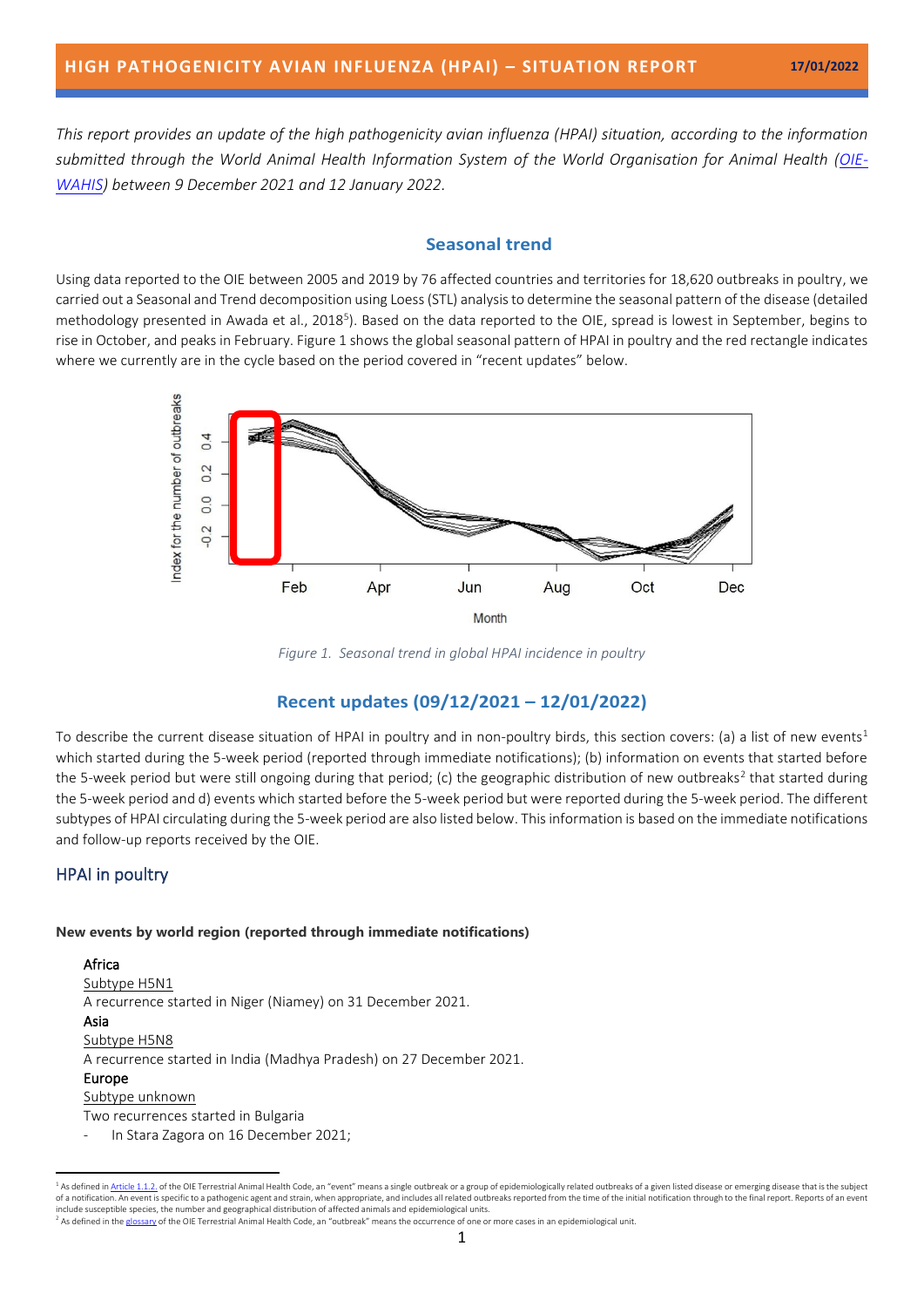- In Haskovo on 29 December 2021.

### Subtype H5N1

A recurrence started in Germany (Sachsen-Anhalt) on 9 December 2021.

A recurrence started in Russia (Rostov) on 10 December 2021.

A recurrence started in Sweden (Skåne) on 11 December 2021.

A recurrence started in Denmark (Midtjylland) on 18 December 2021.

2 recurrences started in Portugal

- In Leiria on 22 December 2021;
- In Santarém on 28 December 2021.

A recurrence started in Slovenia (Podravska) on 26 December 2021.

## Subtype H5N8

A recurrence started in Denmark (Veterinary Inspection Unit North) on 6 January 2022.

## Americas and Oceania

No new events reported

### **On-going events for which there were new reported outbreaks, by world region (reported through follow-up reports):**

## Africa

Subtype H5N1 Nigeria Asia Subtype H5N1 Israel, Japan, Korea (Rep. Of), Vietnam Subtype H5N2 Chinese Taipei Subtype H5N5 Chinese Taipei, Iran Subtype H5N8 Vietnam Europe Subtype H5N1 Belgium, Czech Republic, France, Germany, Hungary, Ireland, Italy, Netherlands, Poland, United Kingdom Americas and Oceania No new outbreaks reported in the on-going events, or no on-going events

## **New outbreaks and associated subtypes**

During the period covered by this report, a total of 427 new outbreaks in poultry were reported by 25 countries and territories (Belgium, Bulgaria, Chinese Taipei, Czech Republic, Denmark, France, Germany, Hungary, India, Iran, Ireland, Israel, Italy, Japan, Korea (Rep. of), Netherlands, Niger, Nigeria, Poland, Portugal, Russia, Slovenia, Sweden, United Kingdom, Vietnam). Details are presented in Figures 2 and 3.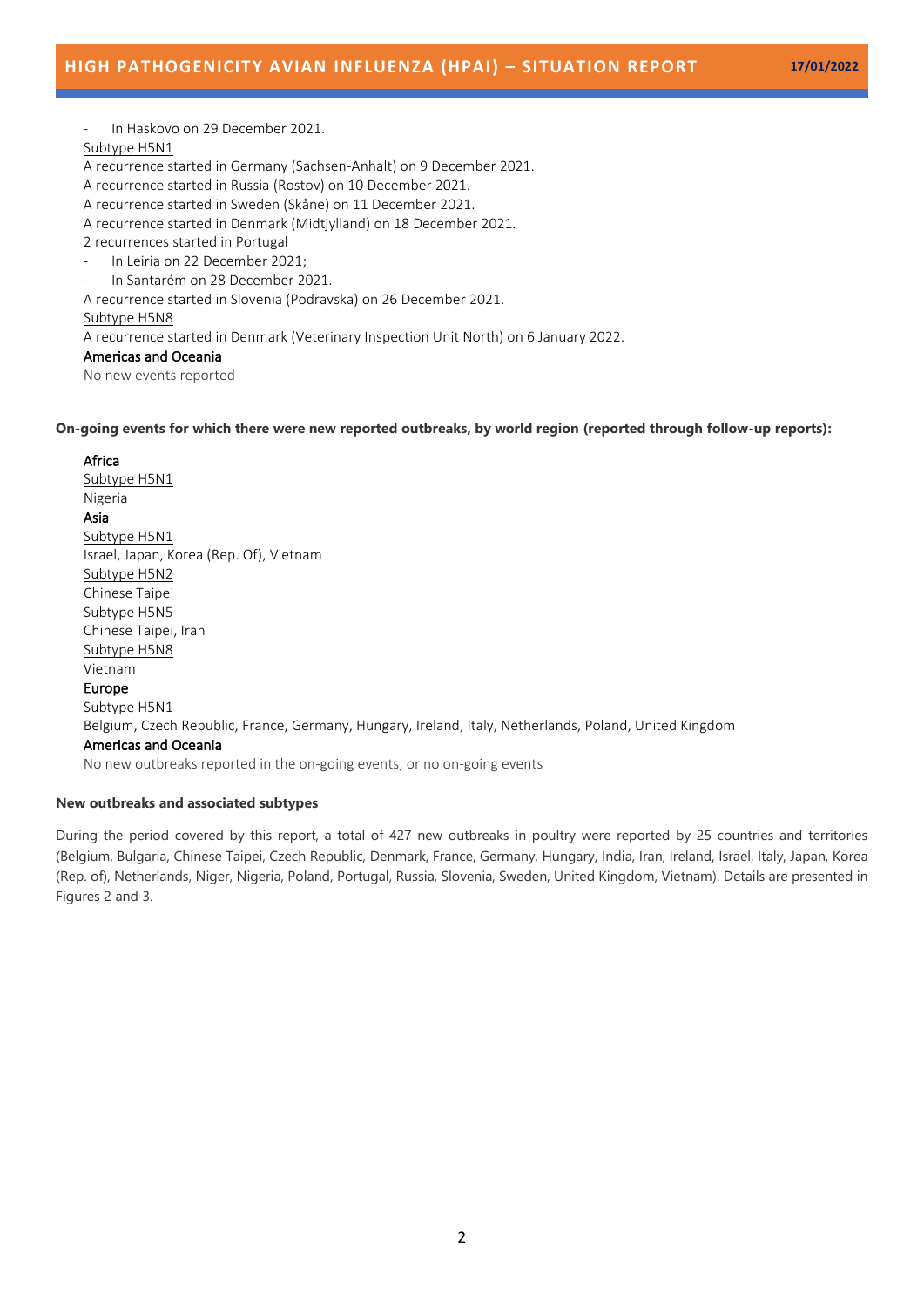# **HIGH PATHOGENICITY AVIAN INFLUENZA (HPAI) – SITUATION REPORT 17/01/2022**



*Figure 2. Distribution of HPAI new outbreaks in poultry, and corresponding subtypes*



*Figure 3. Number of new outbreaks and associated losses by geographical region (losses include animals dead and killed and disposed of)*

# **Events which started before the 5-week period but were reported during the 5-week period (reported through immediate notifications)**

### Africa

Subtype H5N1

A recurrence started in Benin (Ouémé) on 5 October 2021.

### Asia

Subtype H5

A recurrence started in Pakistan (N.W.F.P.) on 17 November 2021.

### Subtype H5N1

A recurrence started in Vietnam (Bình Phước, Nghệ An, Ninh Bình, Quảng Trị, Tây Ninh) on 12 October 2021.

A recurrence started in India (Kerala) on 21 November 2021.

### Subtype H5N2

A recurrence started in Chinese Taipei (Taiwan) on 16 November 2021.

### Europe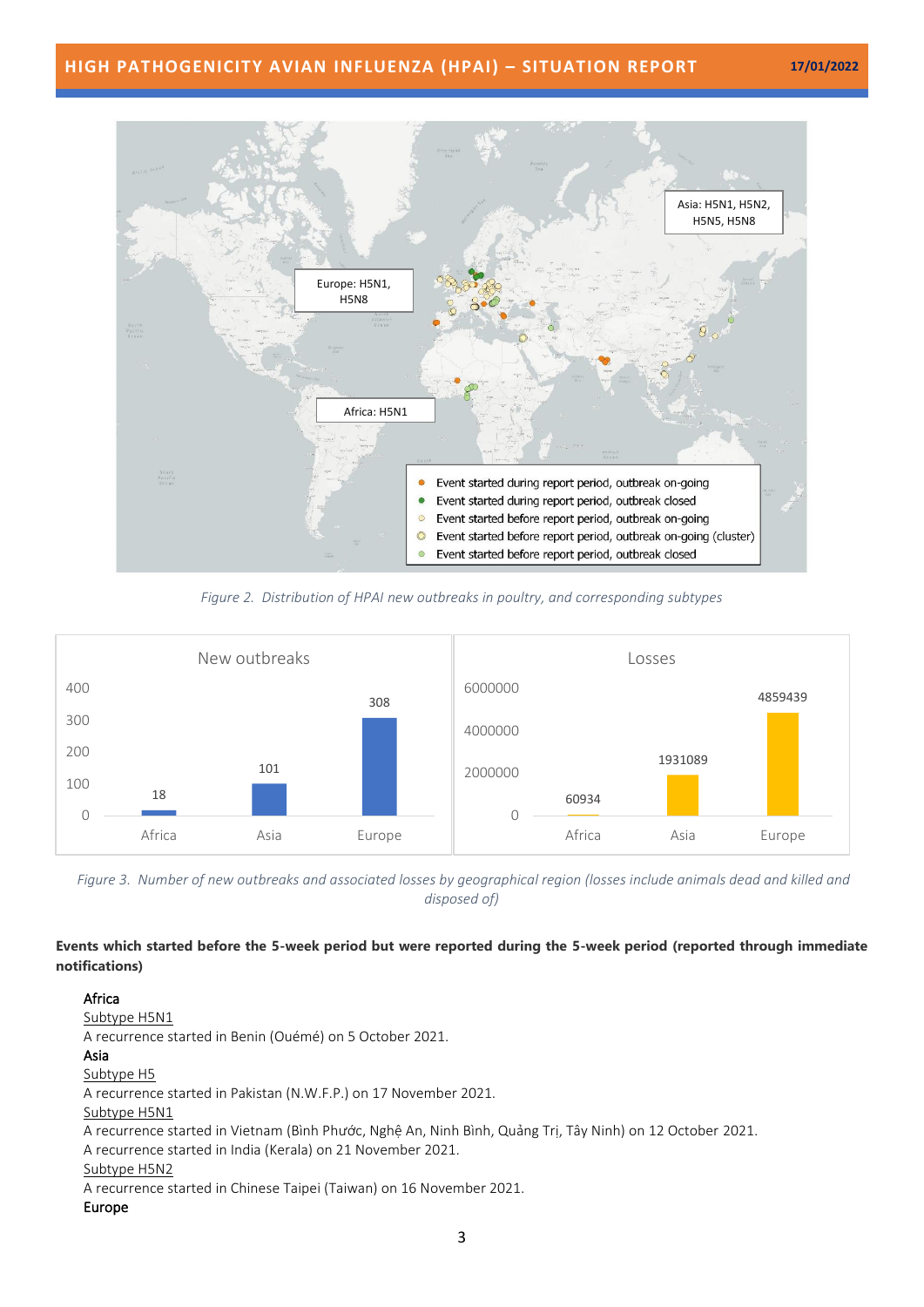### Subtype H5N1

A recurrence started in Belgium (Vlaanderen) on 3 December 2021. A recurrence started in Poland (Warmińsko-Mazurskie) on 5 December 2021.

## Americas and Oceania

No events reported

# HPAI in non-poultry

#### **New events by world region (reported through immediate notifications)**

### Americas

Subtype H5N1

A recurrence started in Canada (Newfoundland and Labrador) on 9 December 2021.

#### Asia

### Subtype H5N1

A recurrence started in Chinese Taipei (Tainan) on 15 December 2021.

A recurrence started in Hong-Kong (Yuen Long) on 16 December 2021.

#### Europe

### Subtype H5

A recurrence started in Ukraine (Kherson) on 12 December 2021.

#### Subtype H5N1

The first occurrence of H5N1 started in Occitanie in France on 14 December 2021.

The first occurrence of H5N1 started in Cataluña in Spain on 22 December 2021.

A recurrence started in Slovenia (Podravska) on 27 December 2021.

The first occurrence of H5N1 started in Saarland in Germany on 30 December 2021.

A recurrence started in Portugal (Santarém) on 30 December 2021.

The occurrence of H5N1 (new strain) started in Bremen in Germany on 7 January 2022. Subtype H5N8

A recurrence started in Denmark (Veterinary Inspection Unit North) on 13 December 2021.

#### Africa and Oceania

No new events reported

### **On-going events for which there were new reported outbreaks, by world region (reported through follow-up reports):**

## Asia

Subtype H5N1 Israel, Korea (Rep. Of) Europe Subtype H5 Netherlands Subtype H5N1 Austria, Belgium, Croatia, Czech Republic, France, Germany, Hungary, Ireland, Italy, Luxembourg, Netherlands, Poland, Romania, Sweden, United Kingdom Africa, Americas, and Oceania No new outbreaks reported in the on-going events, or no on-going events.

## **New outbreaks**

During the period covered by this report, a total of 279 outbreaks in non-poultry were reported by 25 countries and territories (Austria, Belgium, Canada, Chinese Taipei, Croatia, Czech Republic, Denmark, France, Germany, Hong Kong, Hungary, Ireland, Israel, Italy, Korea (Rep. of), Luxembourg, Netherlands, Poland, Portugal, Romania, Slovenia, Spain, Sweden, Ukraine, United Kingdom). Details are presented in Figures 4 and 5.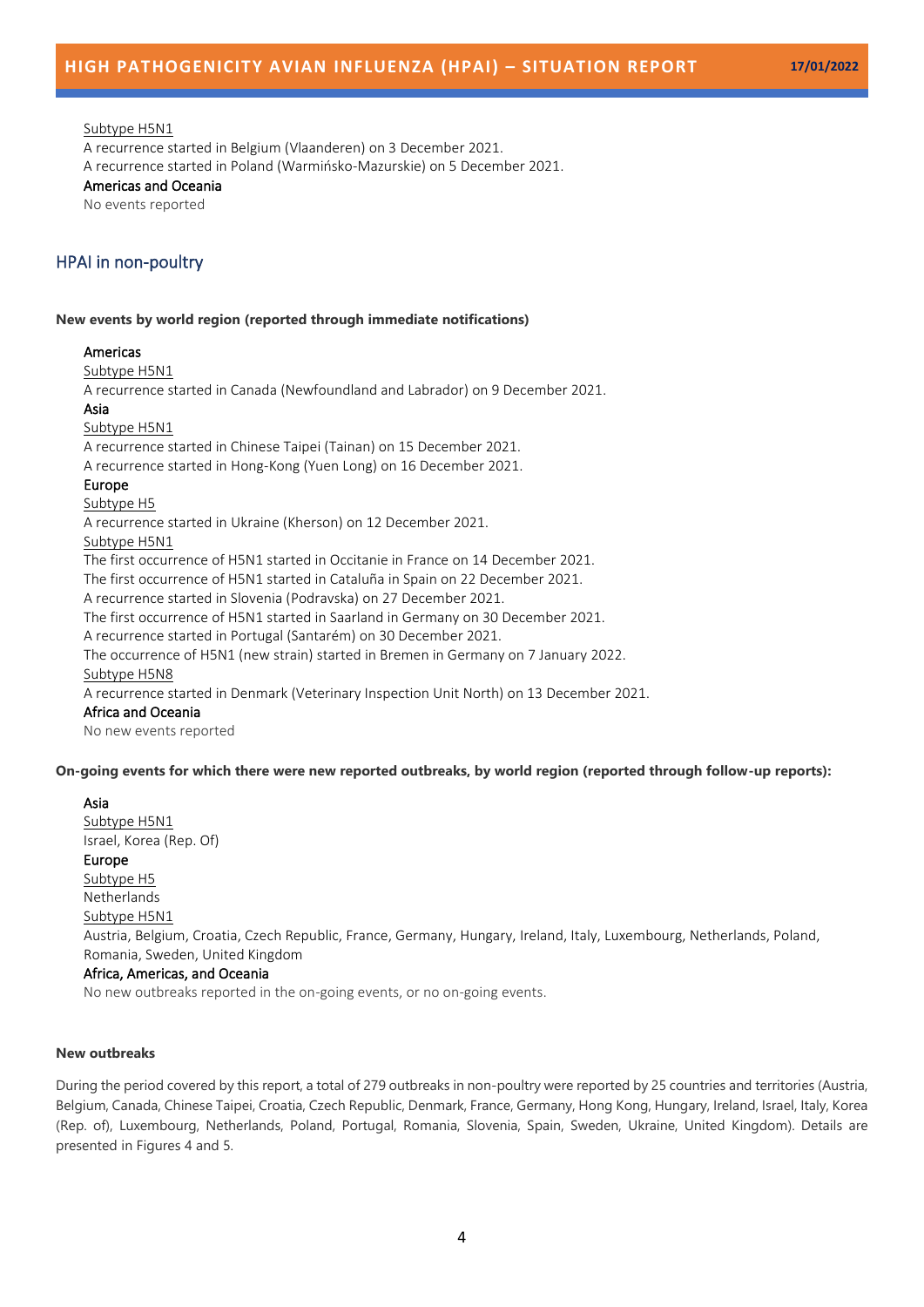# **HIGH PATHOGENICITY AVIAN INFLUENZA (HPAI) – SITUATION REPORT 17/01/2022**



*Figure 4. Distribution of HPAI new outbreaks in non-poultry birds, and corresponding subtypes.*



*Figure 5. Number of new outbreaks by geographical region*

## **Events which started before the 5-week period but were reported during the 5-week period (reported through immediate notifications)**

## Europe

Subtype H5

A recurrence started in Netherlands (Friesland, Noord-Brabant, Noord-Holland, Utrecht, Zuid-Holland) on 8 September 2021. Subtype H5N1

The first occurrence started in Faeroe Islands on 15 September 2021.

An occurrence in unusual host (*Vulpes vulpes*) started in Estonia (Hiiu) on 8 November 2021.

A recurrence started in Greece (Macedonia and Thrace) on 6 December 2021.

## Africa, Americas, Asia, and Oceania

No events reported